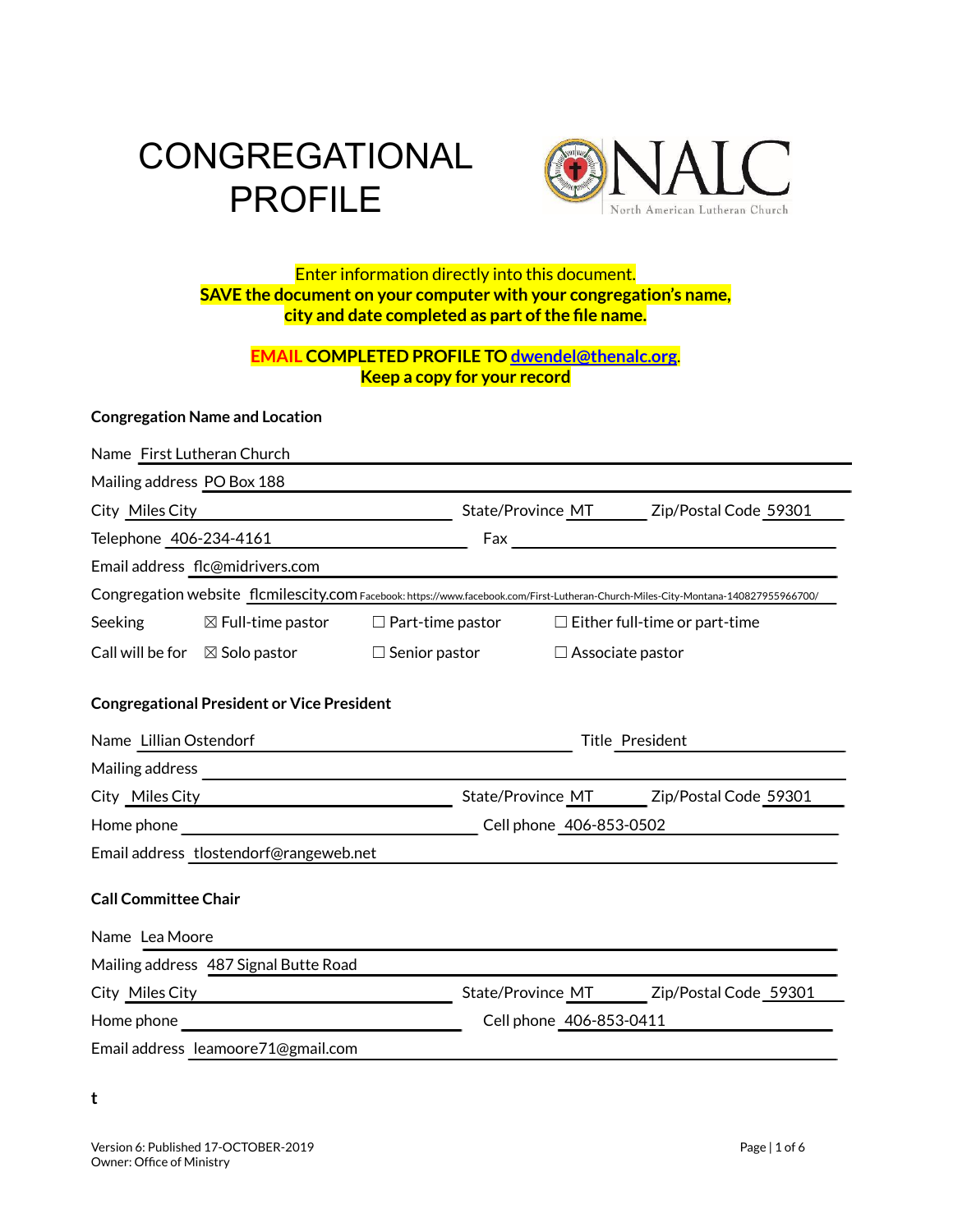#### **Congregational Demographics**

Number of **paid** staff (full- or part-time): Clergy 1 Lay professionals 0 Secretarial 1

Average worship attendance 55 Average Sunday school attendance 7

#### Indicate the type of community in which your congregation is located (is it small town, small city, suburban, **large city, farming, industrial, etc.).**

Miles City is a rural community in Eastern MT. The city itself has a population of 8,000 people. Custer County is made up of 12,000 citizens.

#### **Describe the congregation's ethnic composition and age distribution.**

Our congregation is mostly white (Caucasian) and range in ages from 0-102

#### Does the congregation have a clear vision for mission  $-$  a clear and shared understanding of where God is **leading you? If so, state it as succinctly as possible.**

*To love what Christ loved; To proclaim what Christ proclaimed; To do what Christ would do.*

#### **What are the primary goals of your congregation?**

*Our goal isto strengthen the congregation and build the family relationshipsin order to continue the catechesis process, equipping usto walk with Christ in the Great Commission.*

#### **Describe your congregation's worship practice (liturgy, hymns, vestments, music, hymnals, and frequency of Holy Communion).**

*We currently follow traditionally Lutheran worship practices. As a liturgical congregation, we follow the three-year* common lectionary and utilize the 1978 copyright version of the LBW in our worship services. We subscribe to Sola *Publishing's SOWer and SEED programs asresourcesfor worship preparation. Our current tradition utilizes vestments and Holy Communion is distributed weekly during our Sunday worship services and taken to homebound members monthly.*

#### **Describe your congregation's Christian education ministry.**

Through our Social Ministry, we set the groundwork for faith formation. Sunday School is provided for ages PreK-6<sup>th</sup> grade. Confirmation for 7-8<sup>th</sup> graders on Wed evenings. Youth Group for 7-12<sup>th</sup> grade currently meeting *on Wed evenings. Ongoing adult education includes Bible and book studies.*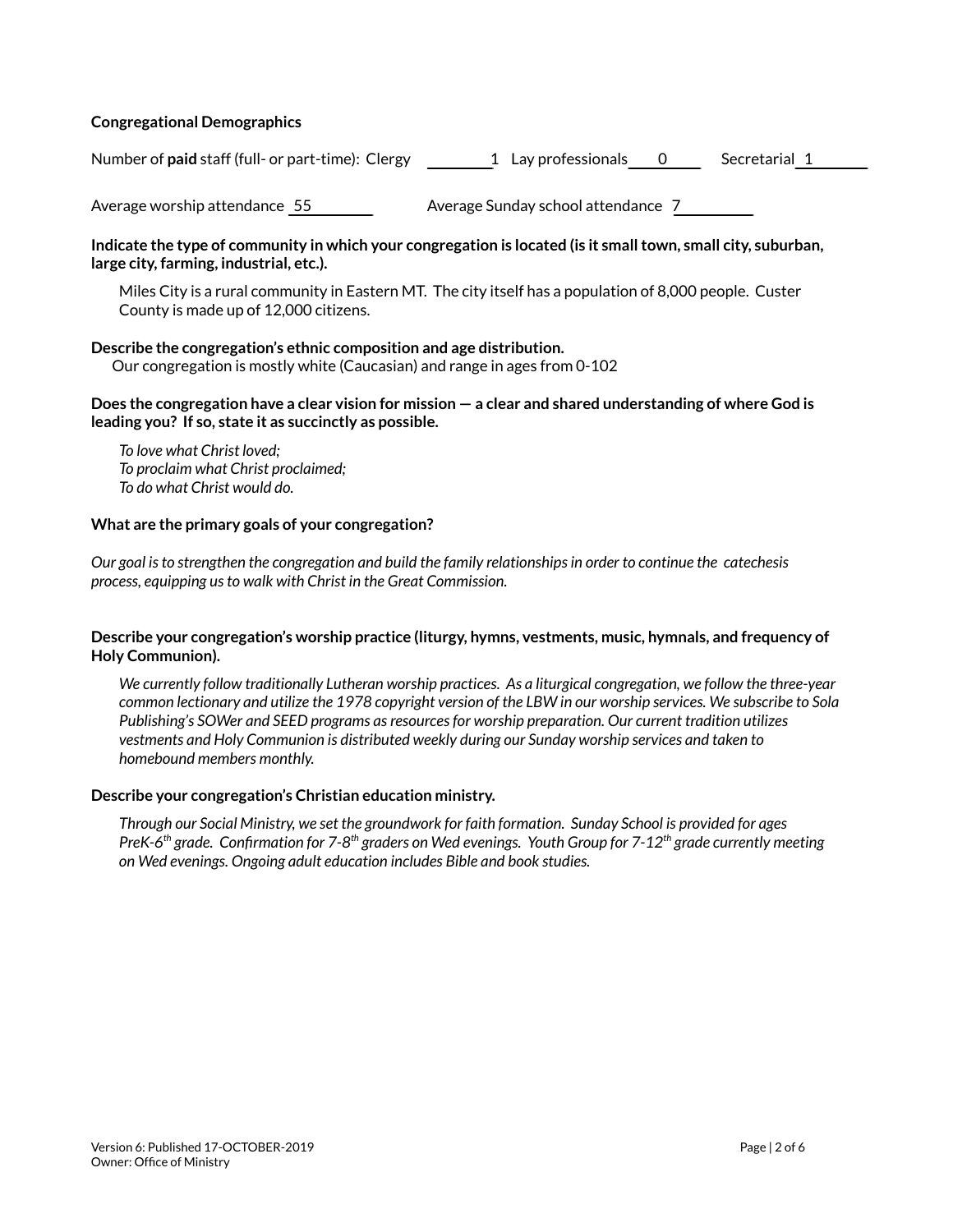#### **Describe the congregation's current activities for mission and outreach.**

- *1. Weekly Live Radio Broadcast: funded by donationssince 1955,serving large surrounding area*
- *2. Parish Nursing since 1997: volunteersfrom the congregation provide weekly Blood Pressure checks, health screenings, education, emotional,spiritual, and health guidance for members and families.*
- *3. Quilters: one of the oldest ministries. Making and sending quiltsto Lutheran World Relief, local women's shelters, baptisms, high school graduates, VA residents.*
- *4. Meals on Wheels: members volunteer to serve community homebound elderly.*
- *5. BLAST (Bible Learning After School Together): Every Wed afterschool from 2-4pm 50-60 community children* K-6<sup>th</sup> grade gather at the church for spiritual learning, activities, snacks, and fun. The 4-6<sup>th</sup> graders walk over *to the VA nursing home forservice, fun, and games with the veterans.*
- 6. Let Me Shine Preschool. Over a 100 3-5 year olds gather 2-3 times each week for a faith-based kindergarten *readiness program. It isself-sustaining and operates on a separate budget, while employing 7 part-time teachers and aides.*
- 7. Vacation Bible School: held for 5 days in June to provide a fun filled faith-based program for all community *youth.*
- *8. Support of VA through BLAST, member worship with residents Sunday mornings.*
- *9. Holy Rosary Nursing Home: volunteers host BINGO in February and Birthdaysin August*
- *10. Support local Outreach Clinic with their baby bottle fundraiser and supplies.*
- 11. Custer County Food Bank: Our BLAST children deliver the food gathered by the congregational members each *November. We consistently are recognized asthe largestsingle donating entity.*
- *12. We open our doorsfor many community events: Community Orchestra, Preschoolscreening, Police training, Community concerts, local club meetings.*

#### **The NALC is committed to moving away from an institutional understanding ofthe Church,to the biblical** commission to be a community of followers of Jesus who focus on being disciples and making disciples. Which **best describes your congregation's understanding ofthis movement? [Type an X by the appropriate response]**

- Totally unaware
- Have heard about it
- Have been involved personally
- $\frac{1}{1}$  Some in the congregation are involved, some aren't
- **LETT** Congregation understands, is on-board and involved

#### **Listthe** *Top Five Things* **your congregations hopes for in its next Pastor**

- *1. Biblically Grounded with ability to tie Gospel to everyday life.*
- *2. Encouraging and Engaging church members of all ages*
- *3. With Energy and Enthusiasm, guide usin growth as we also continue the ministries we do well.*
- *4. Youth Involvement*
- *5. Appreciate Rural Eastern Montana*

#### **What were the three most significant events in your congregation's history? Provide the years in which these events happened and why they are importantto your congregation.**

- *1. 2019, Changing Affiliation to the NALC from ELCA, a revitalization of our congregation*
- 2. 1993, Creation of Let Me Shine Preschool with 9 students. Now grown to over 100 3-5 year olds.
- *3. 1962, Move from original,smaller church to larger, current church. Represented growth and hope for the future*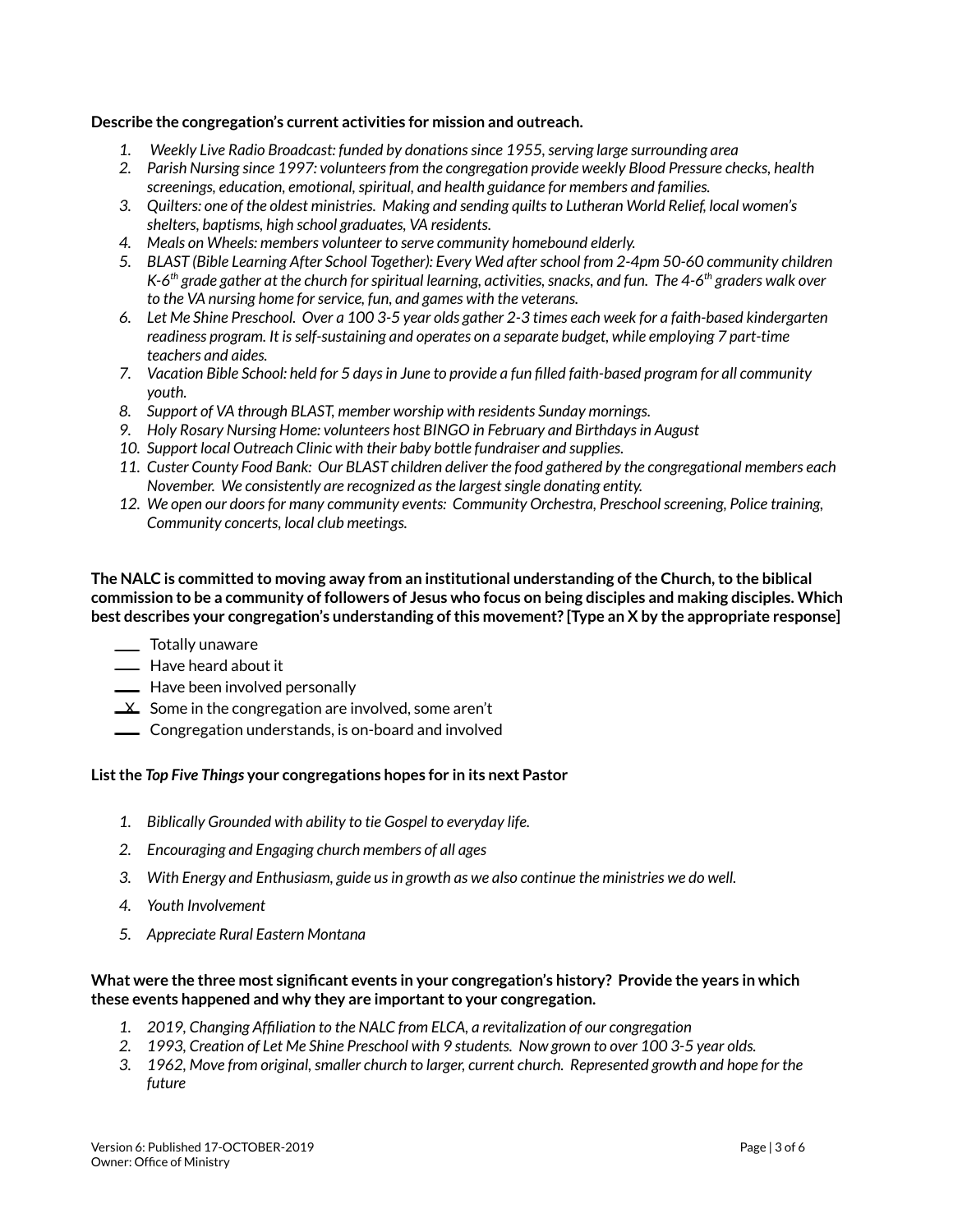**Has your congregation participated in the Congregational Workshop Preparatory to the Call Process? [Type an X by the appropriate response]**

**X Yes No**.

#### **What were the three most significant results ofthe workshop.**

- *1. We are seeking a pastor, not a savior*
- *2. Thisis a relational partnership, not a hiring of an employee*
- *3. The congregation is optimistically enthusiastic about what the Lord has planned for us.*

#### **Describe the nature and extent of any significant current or recent conflictin the congregation. Is this conflict resolved, or ongoing? If resolved, how was it resolved?**

Blessed to say no recent or current conflict. Even changing affiliation from ELCA to NALC was a positive experience *focusing on opportunity. During this process, we have learned the use of intentional communication to prevent issuesfrom becoming significant conflicts.*

#### **How does your congregation handle conflict/tension? Which ofthe following do you think best describes your congregation? [Type an X by the appropriate response]**

- As a church, we respect and listen to each other and work things through without generating divisiveness.
- $\rightarrow$  As a church, we try to respect and listen to each other, but it is not uncommon for differences of opinion to be a problem and for some people to choose sides. Some have left our church because of conflict.

(*Not recently, but over the course of FLC history)*

- Conflict hurts our sense of unity, but we tend not to talk about it.
- Painful experience with conflict has been present, but it has been worked through, and we have learned from the experience.
- We have had some painful experiences with conflict, and they linger in the background.
- Open conflict is present, and we need a minister who can help us deal with it.
- Other (describe)…...

#### **What was the nature ofthe relationship between your last pastor and the congregation? Positive? Struggling? Cooperative? Tense?**

*Positive and Cooperative. Our pastor retired afterserving FLC for 34 years. While we miss hisspiritual guidance, we look forward to the opportunities ahead. Change=Opportunity*

#### **How did your council/congregational leaders work together with your last pastor? [Type an X by the appropriate response]**

- Leadership is shared, with shared decision-making
- Pastor makes important decisions
- $\rightarrow$  Council makes decisions with pastoral input
- Council makes decisions without pastoral input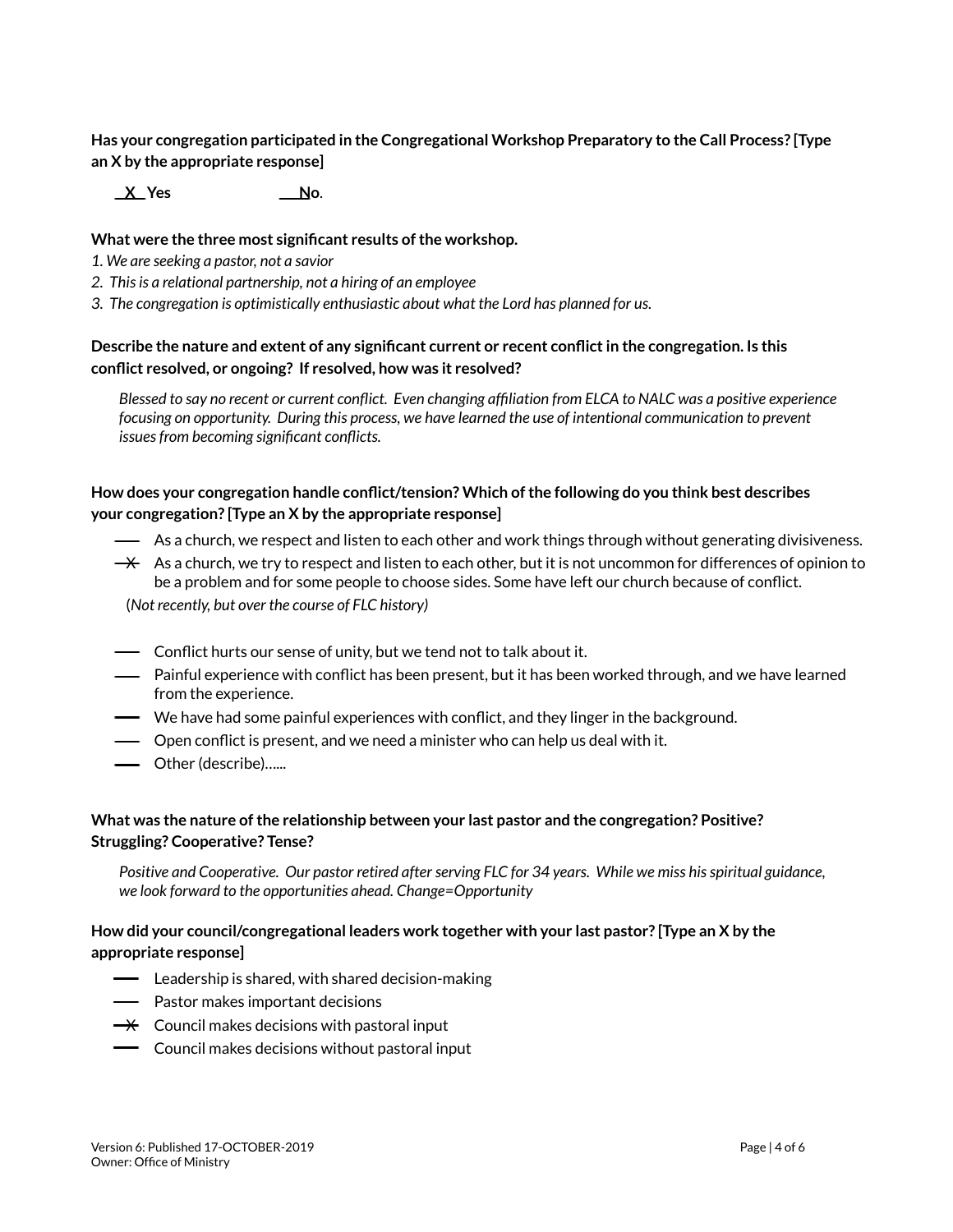#### **Is your pastor a member of council with: [Type an X by the appropriate response(s)]**

X Voice 
Worke Call with pastor input) X Voice  $\sim$  Vote (Role of Vote will be clarified in letter of Call with pastor input)

#### **Congregational finances**

Total budget for last fiscal year: \$ 128,000

Benevolence to the North American Lutheran Church: \$ 1,000

Other benevolence: \$ 0

Total debt of the congregation: \$ 0

Total savings, reserves, and endowments: \$ 15,000 FLC Foundation investment, \$29,000 Building Fund

#### **Compensation for the Pastor**

\$84,000.00 to be dispersed as Pastor needs

**When the Congregational Vacancy Listis updated, a short paragraph (3-4 sentences) is included announcing each congregation's ministry.**

We are excited to welcome a new pastor to First Lutheran Church in Miles City, MT! Our recent affiliation *change to the NALC hasrenewed an energy and enthusiasm within the church. We are eager for a new* pastor to become part of our community, someone to guide us on our journey as we continue to grow in *Christ, witnessto our faith, care for our neighbors, and make disciples.*

#### **Video Submission Instructions:**

Upload your video to YouTube or Vimeo. (Here are instructions on how to upload to YouTube: [wikihow.com/Upload-a-Video-to-YouTube](https://www.wikihow.com/Upload-a-Video-to-YouTube).) Include a link to the video below. Make sure the link allows for public access to the video.

*<https://vimeo.com/720775449>*

Provide any other information about your congregation that may be helpful in the call process.

*Miles City is an amazing community to be a part of. <https://milescitychamber.com/>* <https://www.youtube.com/watch?v=Zj072pbNJHQ>

Completed by: Lea Moore Date: June 1, 2022